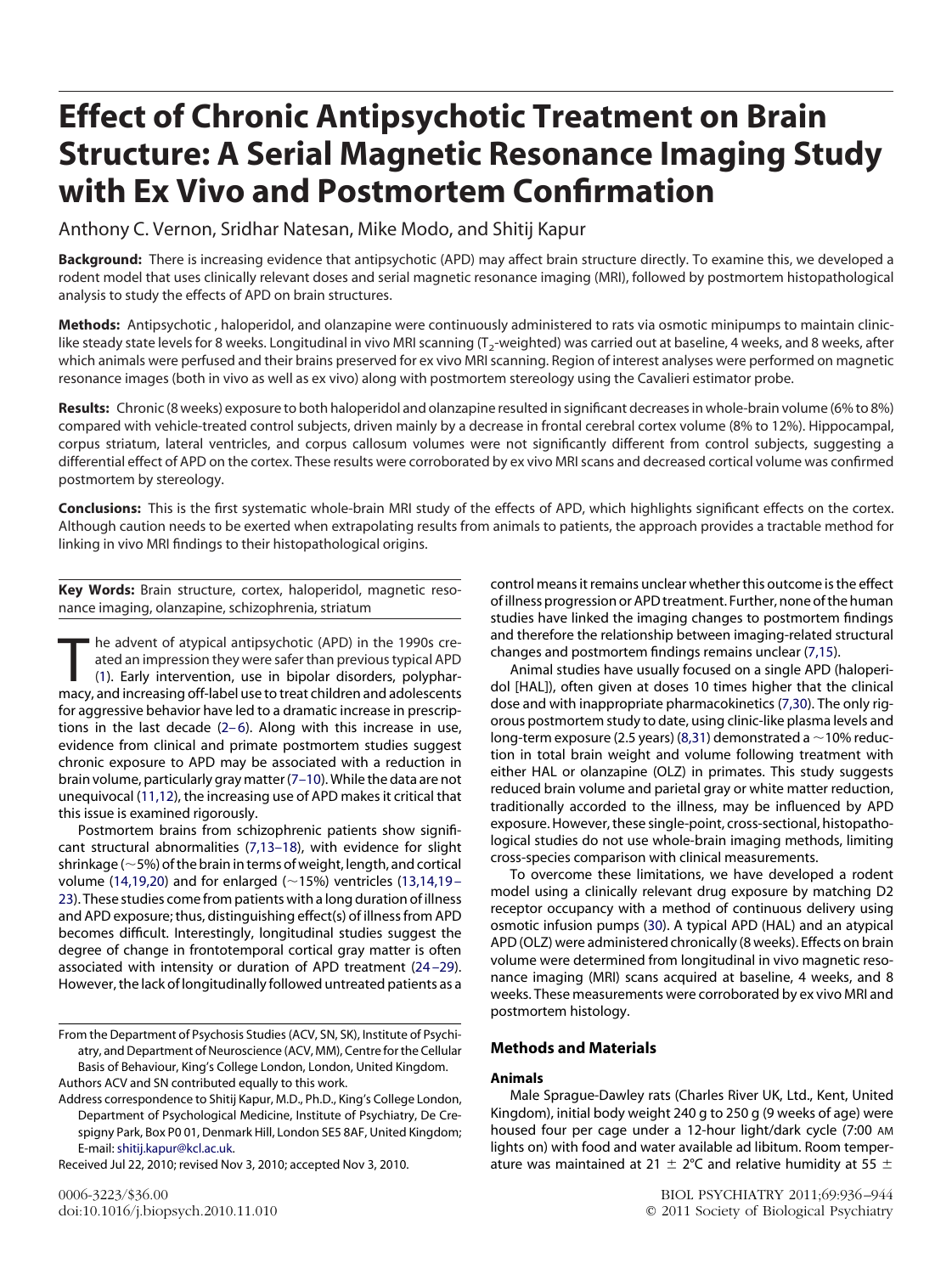10%. Animals were habituated for 7 days before experimental procedures. Animal experiments were carried out with local ethical approval and in accordance with the Home Office Animals (Scientific Procedures) Act, United Kingdom.

#### **Experimental Design**

A repeated measures design was employed in which vehicle (B-hydroxypropylcyclodextrin, 20% wt/vol, acidified by ascorbic acid to pH 6), HAL (2 mg/kg/day; Sigma-Aldrich, Gillingham, Dorset, United Kingdom), and OLZ (10 mg/kg/day; Biophore Pharmaceuticals Ltd, Hyderabad, Andra Pradesh, India) were administered using osmotic minipumps for 8 weeks (approximately 5 human years, considering 11.8 rat days equals 1 human year) (32). The doses of each APD were chosen based on previous D2 receptor occupancy studies in our laboratory (30); serum plasma levels achieved following chronic administration in this study reflect D2 occupancy in the range of 75% to 90% (30), similar to clinical exposure. The osmotic pump delivers at a steady rate in comparison with daily injections where drug levels fall to undetectable levels in 24 hours (half-life  $<$ 2.5 hours in rats for most antipsychotics). Each treatment group comprised  $n = 8$  animals. The MRI-safe osmotic minipumps (Alzet Model 2ML4, 28 days; Alzet, Cupertino, California) filled with drug or vehicle solutions were inserted subcutaneously on the back flank under isoflurane anesthesia (5% induction, 1.5% maintenance) and replaced once after 28 days. In vivo MRI scans were acquired at baseline, 4 weeks and 8 weeks after the start of APD treatment. Animals were then killed by cardiac perfusion (.9% saline followed by 4% paraformaldehyde) under terminal anesthesia (sodium pentobarbital, 60 mg/kg intraperitoneal). Brains preserved in the skull were then scanned ex vivo and rinsed with phosphate-buffered saline before scanning, to assess changes due to tissue fixation. Postmortem, brain volumes were measured using unbiased stereology on Nissl-stained tissue sections (see below). Dyskinetic behavior, i.e., vacuous chewing movements (VCMs), was assessed at baseline, 2 weeks, 4 weeks, and 8 weeks after the start of APD treatment. This involved a simple measurement of purposeless chewing jaw movements in a 2-minute period, outside the home cage as described previously (33). A blood sample was collected at termination for estimation of drug levels, done commercially using tandem mass spectrometry. Body weight was measured biweekly, starting before minipump implantation until termination.

## **Magnetic Resonance Image Acquisition**

In vivo T2-weighted (T2W) magnetic resonance (MR) images were acquired under isoflurane anesthesia (5% induction, 1.5% maintenance) in random order during each session, using a 7.0T horizontal small bore magnet (Varian, Palo Alto, California) with custom-built head radiofrequency coil (David Herlihy, Imperial College London, United Kingdom) connected to a console running VnmrJ acquisition software (v2.3; Varian) (34). In vivo T2W images were acquired using a multiecho, multislice spin-echo pulse sequence: field of view = 35 mm  $\times$  35 mm; matrix = 192  $\times$  192; repetition time = 4200 msec; echo time = 10, 20, 30, 40, 50, 60, 70, 80 msec; 4 averages, 54 minutes. Ex vivo T2W images were acquired using modified multiecho, multislice spin-echo pulse sequence: field of view = 30 mm  $\times$  30 mm; matrix = 256  $\times$  256; repetition time = 4200 msec; echo time = 10, 20, 30, 40, 50, 60, 70, 80 msec; 8 averages, 2 hours 30 minutes. For both in vivo and ex vivo scans, 50 contiguous 500  $\mu$ m-thick coronal slices were acquired to cover the entire brain of the animal. Before analysis, MR images were visually inspected for motion or intensity artefacts. One animal from the haloperidol group (8 weeks) was excluded from further analysis on this basis.

# **MR Image Analysis**

From in vivo and ex vivo MR images, whole brain, intracranial, cortical, and subcortical structure (striatum, hippocampus, lateral ventricles, corpus callosum) volumes were delineated manually by two reviewers (A.C.V. and S.N.) on a slice-by-slice basis in the coronal plane using the region of interest (ROI) tool in ImageJ software (National Institutes of Health, Bethesda, Maryland; [http://rsb.info.nih.](http://rsb.info.nih.gov/ij/) [gov/ij/\)](http://rsb.info.nih.gov/ij/), blinded to treatment. For each structure analyzed, ROI contours were traced in both brain hemispheres at low magnification followed by manual correction of borders at higher magnification (34). Sample ROI contoursfor each region are shown (Figure 1). Measurements of T2 relaxivity in the cortex and striatum were made from



Figure 1. A representative set of ex vivo coronal T2-weighted images acquired from a control rat to illustrate region of interest contours used for manual outlining of **(A)** whole brain, **(B)** intracranial volume, **(C)** cerebral cortex and corpus striatum, **(D)** lateral ventricles and corpus callosum, and **(E)** dorsal and **(F)** ventral hippocampus on both in vivo and ex vivo images. Contour borders were defined as previously described (34) using a standard rodent brain atlas (35) and the anatomical criteria shown in Table S1 in Supplement 1.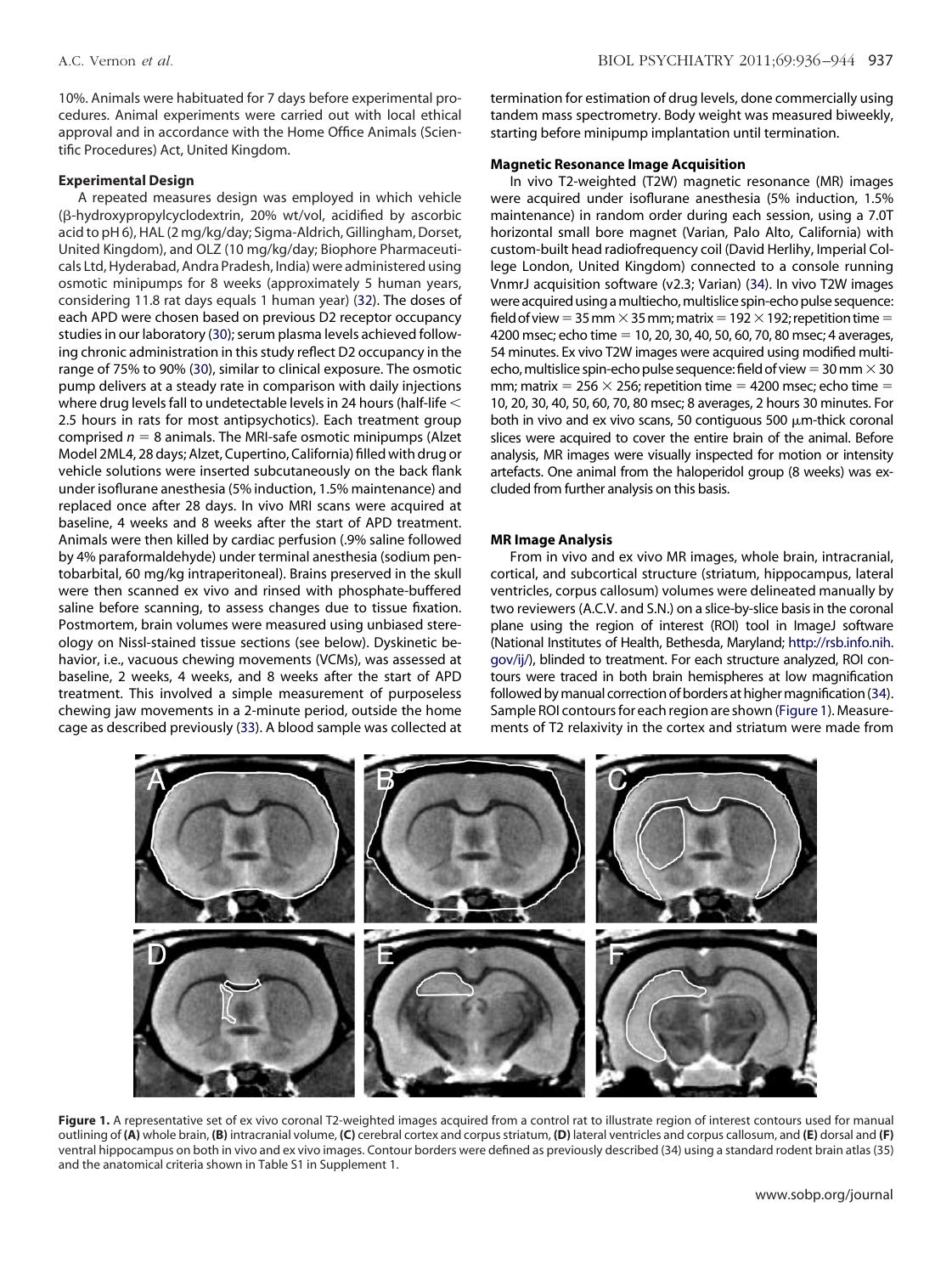

quantitative T2 maps using an identical ROI-based approach (34). Clear anatomical landmarks and reference to the rodent brain atlas (35) were used to define ROI contours (Table S1 in Supplement 1). Volumes were calculated by multiplying the sum of the areas of a given structure on all slices measured by the slice thickness (500  $\mu$ m). Intrarater and interrater reliability were assessed following repeated measurements using the intraclass correlation coefficient as previously described (36).

# **Postmortem Tissue Handling and Volume Measurements**

Following ex vivo imaging, brains were removed and cryoprotected in buffered 30% sucrose for 48 hours before storage in tissue cryoprotection solution (25% glycerin [vol/vol] 30% ethylene glycol [vol/vol] in .2 mol/L phosphate buffer). Measurements of brain weight and volume were repeated at each step in the tissue processing, as described elsewhere (37). Serial coronal sections (40  $\mu$ m, interval 1/12) were cut on a freezing microtome at  $-20^{\circ}$ C and stored in tissue cryoprotection solution containing .05% sodium azide until further processing. Sections were washed in .1 mol/L phosphate buffer before mounting in series onto gelatin-coated slides and allowed to adhere by air drying before Nissl staining using cresyl fast violet solution (10% wt/vol; Sigma-Aldrich). A single observer (A.C.V.) blinded to experimental group by coding measured cortical and striatal volume using the Cavalieri estimator probe method. An Olympus microscope with charge-coupled device camera and XYZ motorized specimen stage (Olympus UK Ltd., Southend-on-Sea, Essex, United Kingdom) connected to a personal computer running Stereo investigator software v7.0 (MBF BioScience, Williston, Vermont) was used. Stereological analysis was carried out using systematic random sampling from a section interval of 1 in 12, choosing a random starting section for each series, over the entire brain corresponding to the number of slices measured on MR images. Briefly, a contour was drawn around the region corresponding to cortex or striatum in each section. A grid of points (150  $\times$ 150  $\mu$ m) was superimposed over each section and all the points lying within the counter recorded automatically by the software. From these counts, using the Cavalieri method (38), the volume of each region was estimated as:  $V = Ta\Sigma P_i$ , where T is the mean slice thickness, a is the area per point, and  $P_i$  is the number of points hitting the marked region. Coefficients of error were calculated with values  $<$  .10 accepted (39).

#### **Data and Statistical Analyses**

Statistics were performed using SPSS 17.0 software (SPSS Inc., Chicago, Illinois). Longitudinal assessment of variables was performed using two-way repeated measures analysis of variance (ANOVA) with one between-subject factor (treatment) and one within-subject factor (time) followed by post hoc Bonferroni evaluation if criteria for statistical significance were met. Postmortem

**Figure 2.** Chronic antipsychotic drug treatment induces stereotypical vacuous chewing movement behavior, which was apparent from 2 weeks of treatment onward and was maintained until 8 weeks. Data shown are individual vacuous chewing movement (VCM) scores (scatter plot with median) for control and antipsychotic drugtreated animals across time (\*p < .05 haloperidol vs. vehicle and olanzapine vs. vehicle, respectively). BL, baseline; Wk, week.

brain weight and volume changes and Cavalieri probe estimates of brain volume were analyzed using one-way ANOVA followed by Dunnett's post hoc procedure. Vacuous chewing movements because of APD treatment were analyzed using repeated measures nonparametric Friedman test followed by pairwise nonparametric comparisons using paired sample *t* test. Correlations between in vivo and ex vivo measurements were modeled using Pearson product moment or Spearman's rank correlation as appropriate. An  $\alpha$ level of .05 was selected.

# **Results**

# **Plasma Levels and Behavior**

Administration of APD by osmotic pump achieved plasma levels (mean  $\pm$  SD) of 20.58  $\pm$  1.99 ng/mL for HAL and 60.13  $\pm$  20.75 ng/mL for OLZ, respectively. The emergence of VCMs in both HAL and OLZ treated animals by 2 weeks confirmed animals were responding to the APD (Figure 2). However, there was poor correlation (Spearman's  $\rho = 0.112$ ; ns) between drug plasma levels and VCM behavior at 8 weeks. The dosing regimen used in this study was tailored to capture clinical practice, i.e., OLZ with a median dose of 15 mg and HAL often in the range of 5 to 10 mg. The results may have been different if the minimal therapeutic dose (i.e., 10 mg of OLZ or 2–3 mg of HAL) were modeled. A detailed dose-response study may be helpful in the future. Control and APD-treated animals gained weight (Table 1); although, in the first 2 weeks, APDtreated animals gained less weight compared with the control group (Figure S1 in Supplement 1).

# **Intracranial and Whole-Brain Volumes**

To establish the effect(s) of HAL and OLZ, whole-brain volume (WBV) was measured on T2W MR images. Potential confounding effects of animal growth can be identified by changes in intracranial volume. Although intracranial volume significantly increased with time (Table 2, Figure 3A), it did so comparably for all groups. Hence, there was no effect of APD treatment on growth (Figure 3A). To account for intra-animal variation in intracranial volume, their base-

**Table 1.** Change in Body Weight over Time in Vehicle- and Antipsychotic Drug-Treated Animals

| <b>Time Point</b> | Vehicle                            | Body Weight (g)<br>Haloperidol     | Olanzapine                         |
|-------------------|------------------------------------|------------------------------------|------------------------------------|
| <b>Baseline</b>   | $271.1 \pm 3.1$                    | $265.1 \pm 3.3$                    | $269.8 \pm 2.9$                    |
| Week 2            | $312.3 \pm 6.1$                    | $291.6 \pm 6.8$                    | $291.8 \pm 7.1$                    |
| Week 4            | $342.6 \pm 7.9$                    | $314.0 \pm 7.8$                    | $323.8 \pm 6.0$                    |
| Week 6<br>Week 8  | $354.4 \pm 8.2$<br>$353.0 \pm 8.2$ | $324.1 \pm 9.3$<br>$318.8 \pm 9.1$ | $328.8 \pm 5.8$<br>$324.4 \pm 6.0$ |

Data shown are body weight (mean  $\pm$  SEM) for each treatment group at each time point.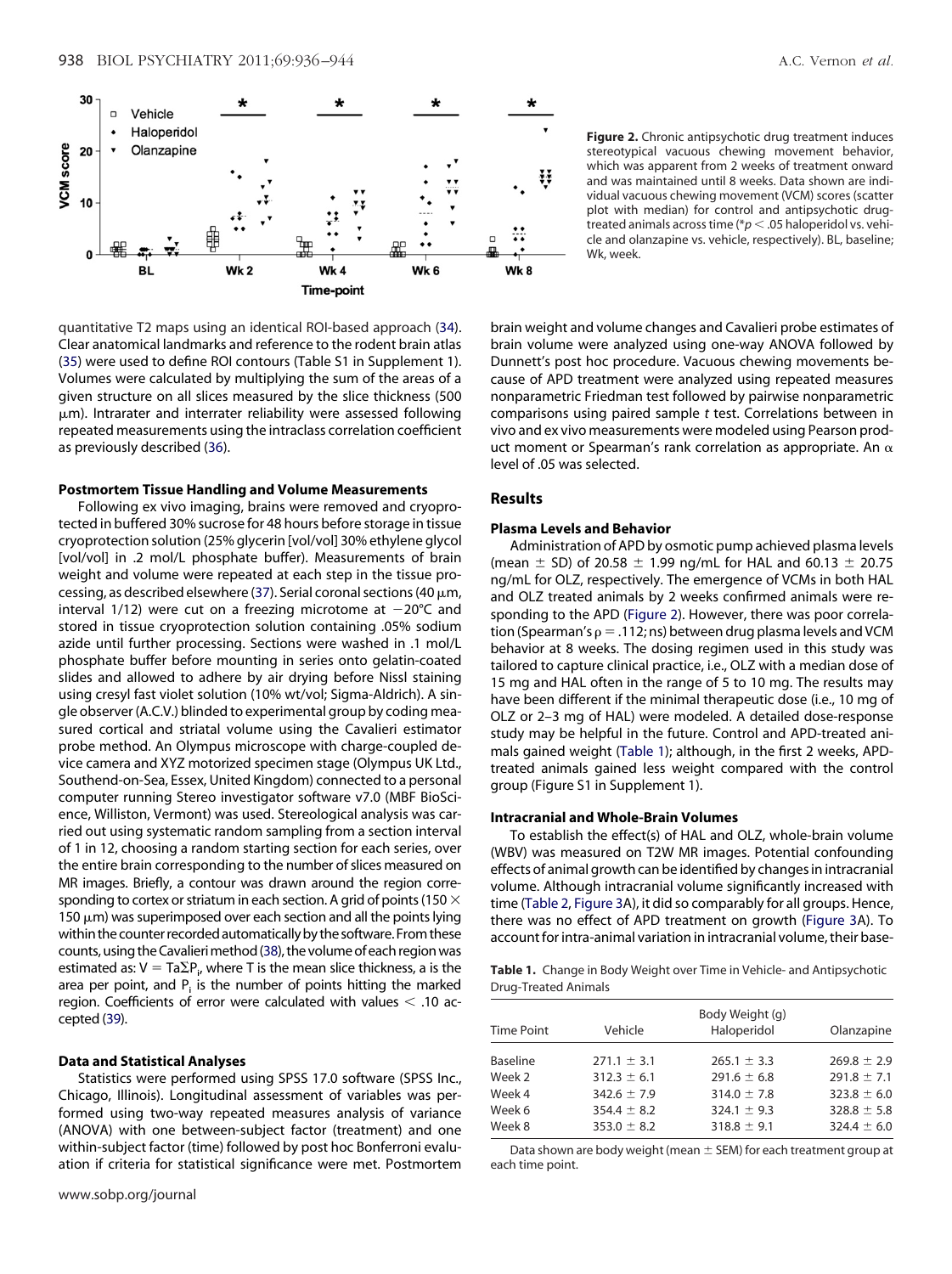#### **Table 2.** Summary of ANOVA for In Vivo MRI Quantified Brain Volumes

|                            | Two-Way Repeated Measures ANOVA |                                        |                          |                                                                                                                                 |  |
|----------------------------|---------------------------------|----------------------------------------|--------------------------|---------------------------------------------------------------------------------------------------------------------------------|--|
|                            | <b>Within Subjects</b>          |                                        | <b>Between Groups</b>    |                                                                                                                                 |  |
| Variable                   | Time                            | Time $\times$ Treatment<br>Interaction | <b>Treatment</b>         | Post Hoc Test (Bonferroni's Test for<br>Multiple Comparisons)                                                                   |  |
| Whole Brain Volume         | $F(2,38) = 3.84; p < .5$        | $F(4,38) = 3.47; p < .5$               | $F(2,19) = 1.89; p > .5$ | 8 Wks $p < 0.5$ vehicle vs. haloperidol<br>8 Wks $p < 0.5$ vehicle vs. olanzapine<br>8 Wks $p > 0.5$ haloperidol vs. olanzapine |  |
| Lateral Ventricular Volume | $F(2,38) = 2.23$ ; $p > .5$     | $F(4,38) = 2.91; p > .5$               | $F(2,19) = .48; p > .5$  | n.d.                                                                                                                            |  |
| Cerebral Cortex Volume     | $F(2,38) = .21; p > .5$         | $F(4,38) = 10.87; p < .5$              | $F(2,19) = 2.33; p > .5$ | 8 Wks $p < 0.5$ vehicle vs. haloperidol<br>8 Wks $p < 0.5$ vehicle vs. olanzapine<br>8 Wks $p > 0.5$ haloperidol vs. olanzapine |  |
| Corpus Striatum Volume     | $F(2,38) = 1.22; p > .5$        | $F(4,38) = 1.23$ ; $p > .5$            | $F(2,19) = 1.61; p > .5$ | n.d.                                                                                                                            |  |
| Hippocampus Volume         | $F(2,38) = .487; p > .5$        | $F(4,38) = 1.45; p > .5$               | $F(2,19) = .31; p > .5$  | n.d.                                                                                                                            |  |
| Corpus Callosum Volume     | $F(2,38) = .06; p > .5$         | $F(4,38) = 4.03; p > .5$               | $F(2,19) = 2.25; p > .5$ | n.d.                                                                                                                            |  |

Results of two-way repeated measures ANOVA statistics for longitudinal in vivo MRI volume measurements using intracranial volume as a covariate. APD treatment served as between-subject factor and time as within-subject factor.

ANOVA, analysis of variance; APD, antipsychotic drug; MRI, magnetic resonance imaging; n.d., not determined; Wks, weeks.

line measurement was used as a covariate for analyses of brain volumes.

Before administration of APD, there was no significant difference in WBV (Figure 3B). Chronic treatment (8 weeks) with HAL or OLZ resulted in significantly decreased WBV (Figure 3B), highlighted by a time  $\times$  treatment interaction (Table 2). This mean percentage reduction in WBV was calculated to be  $-7.45\%$  (HALvehicle) and  $-6.22\%$  (OLZ-vehicle). There was no significant difference in this effect between HAL- and OLZ-treated animals. No significant effect of APD treatment on WBV was observed after 4 weeks treatment, suggesting long treatment duration is required for this effect. A significant correlation was observed between VCM behavior and WBV at 8 weeks (Spearman's  $\rho = -.421; p < .05$ ).

### **Lateral Ventricles**

There was no significant effect of time or APD treatment on lateral ventricle (LV) volume (Table 2, Figure 3C), as illustrated by representative MR images from each group (Figure 3D).

## **Cerebral Cortex and Subcortical Structures**

To pinpoint the areas in the brain that account for smaller WBV observed after APD treatment, a detailed analysis of neuroanatomi-



Figure 3. Chronic antipsychotic drug treatment results in a global decrease of in vivo whole-brain volume, with no effect on intracranial or lateral ventricle volumes. **(A)** Mean  $\pm$  SEM intracranial volume in each group at baseline, 4 weeks, and 8 weeks of treatment. **(B)** Mean  $\pm$  SEM whole-brain volume in each treatment group at baseline, 4 weeks, and 8 weeks of treatment (\* $p < .05$  haloperidol vs. vehicle and olanzapine vs. vehicle, respectively). **(C)** Mean  $\pm$  SEM lateral ventricular volume in each treatment group at baseline, 4 weeks, and 8 weeks of treatment. **(D)** Representative T2-weighted images from each treatment group at 8 weeks to illustrate the lack of lateral ventricular volume change (-.72, distance from bregma in mm). BL, baseline; IC, intracranial; LV, lateral ventricular; WB, whole brain; Wk, week.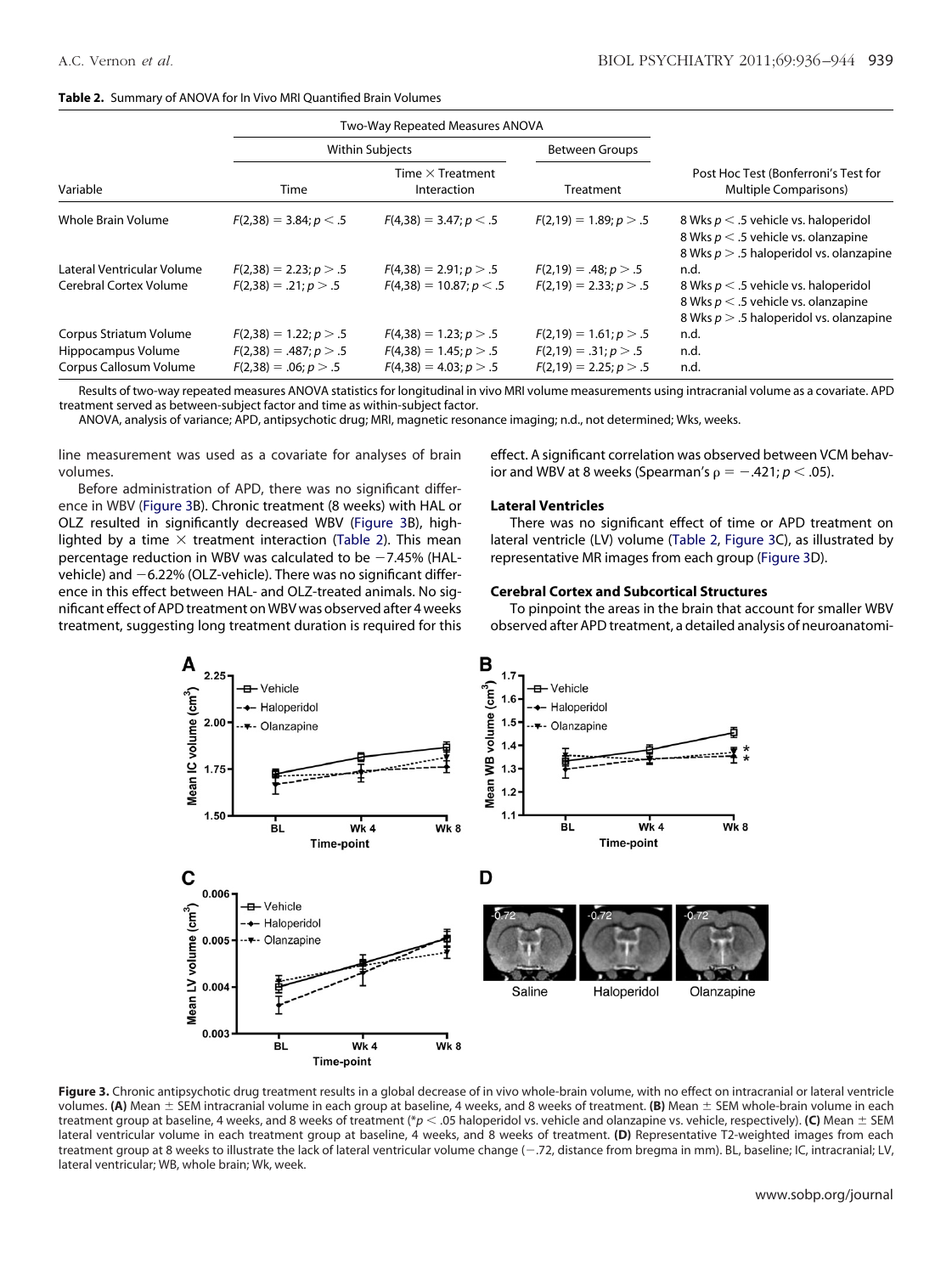**Figure 4.** Chronic antipsychotic drug treatment induces in vivo cortical volume decrease but no change in corpus striatum, hippocampal formation, or corpus callosum volume. (A) Mean  $\pm$  SEM cortical volume in each treatment group at baseline, 4 weeks, and 8 weeks of treatment (\**p*  $<$ .05; \*\* $p$   $<$ .01 haloperidol (HAL) vs. vehicle and olanzapine vs. vehicle, respectively). **(B)** Slice profile analysis of cortical volume in each treatment group suggests volume decreases in antipsychotic drug-treated animals are localized to frontal cortical regions ( $p < .05$ ; HAL vs. vehicle;  $\delta$  $p < .05$ ; olanzapine vs. vehicle). **(C)** Mean  $\pm$  SEM striatal volume in each treatment group at baseline, 4 weeks, and 8 weeks of treatment. Note the apparent striatal enlargement at 4 weeks, particularly in HAL-treated animals. **(D)** Mean  $\pm$  SEM hippocampal volume in each treatment group at baseline, 4 weeks, and 8 weeks of treatment. **(E)** Mean  $\pm$  SEM corpus callosum volume in each treatment group at baseline, 4 weeks, and 8 weeks of treatment. BL, baseline; CC, corpus callosum; CTX, cortical; HPC, hippocampal; STR, striatal; Wk, week.

cal structures was conducted. Cerebral cortex (CTX) volume was significantly reduced after chronic APD treatment (8 weeks) but not at any other time point (Table 2, Figure 4A). Both HAL-treated (*p* .01) and OLZ-treated ( $p <$  .05) animals showed a significant reduction of CTX volume compared with vehicle-treated control animals (Figure 4A). No significant difference was observed between HALand OLZ-treated animals. The mean percentage reduction in CTX volume was calculated to be  $-11.99%$  (HAL-vehicle) and  $-8.08%$ (OLZ-vehicle), respectively. Slice profile analysis of cortical volume revealed highly significant effects overall for APD drug treatment  $[F(2,420) = 121.8; p < .0001]$  and slice position  $[F(20,420) = 152.1;$  $p < .0001$ ] but no interaction between APD treatment and slice position  $[F(40, 420) = .874; p = ns]$ . Post hoc testing confirmed that HAL- and OLZ-treated animals had significantly smaller slice volumes in the frontal cortex (Figure 4B). Notably, HAL treatment was associated with volume decreases in more widespread cortical areas, while OLZ-treated animals only showed changes in the frontal cortex. Changes in CTX volume were significantly correlated to VCM behavior at 8 weeks (Spearman's  $\rho = -.522; p < .05$ ).

Longitudinal analysis of total corpus striatum (STR) volume (left  $+$ right hemisphere) revealed no effect of either time or APD treatment (Table 2). However, STR volume in HAL-treated, but not OLZ-treated, animals showed a trend toward an increase after 4 weeks of treatment, although this had normalized by 8 weeks (Figure 4C). No significant correlation was observed between VCM behavior and STR volume at 4 weeks (Spearman's  $\rho = .328$ ; ns). However, when these data were stratified to exclude low responders (<5 VCM score), a trend toward correlation emerged (Spearman's  $\rho = .447$ ;  $p = .055$ ). Despite significant effects in the frontal cortex, there was no significant effect of APD treatment on hippocampal formation volume (Table 2, Figure 4D). To investigate whether white matter structures were affected equally to

gray matter, we measured the volume of the corpus callosum. There was, however, no significant effect of APD exposure on this structure (Table 2, Figure 4E).

#### **Comparison between in Vivo and Ex Vivo MR Imaging**

To determine the effects of perfusion fixation on brain volumes following chronic APD exposure, we performed ex vivo high-resolution MRI on perfusion-fixed brains. Overall, there was a comparable reduction of brain volume after perfusion for each ROI in all treatment groups (Table 3). Importantly, good correspondence between in vivo and ex vivo MRI measurements for each brain region was highlighted by very significant correlations between volumes (Table 3). Further, the mean percentage reduction in WBV was comparable in vivo to ex vivo (HAL:  $-8.99\%$  vs.  $-7.45\%$ ; OLZ  $-7.75\%$  vs.  $-6.22\%$ ), as was the reduction in CTX volume (HAL:  $-8.73\%$  vs.  $-11.99\%$ ; OLZ:  $-5.93\%$  vs.  $-8.08\%$ ).

#### **T2 Relaxivity Measurements**

T2 relaxivity was measured in the CTX and STR (Table S2 in Supplement 1). Only a significant effect of time was evident in both the CTX  $[F(2,42) = 10.11; p < .01]$  and STR  $[F(2,42) = 7.36; p < .01]$ . Nevertheless, APD treatment did not influence tissue characteristics as measured by T2 relaxivity.

# **Postmortem Brain Weight and Volume Measurements**

Fresh mean brain weights did not differ significantly between groups following dissection of the brains from the skull after perfusion and ex vivo imaging, although one-way ANOVA suggested a trend toward significant differences overall between groups  $[F(2,21) = 2.941; p = .07]$  (Figure S2 in Supplement 1). Similarly, there was no significant difference in brain volume, although,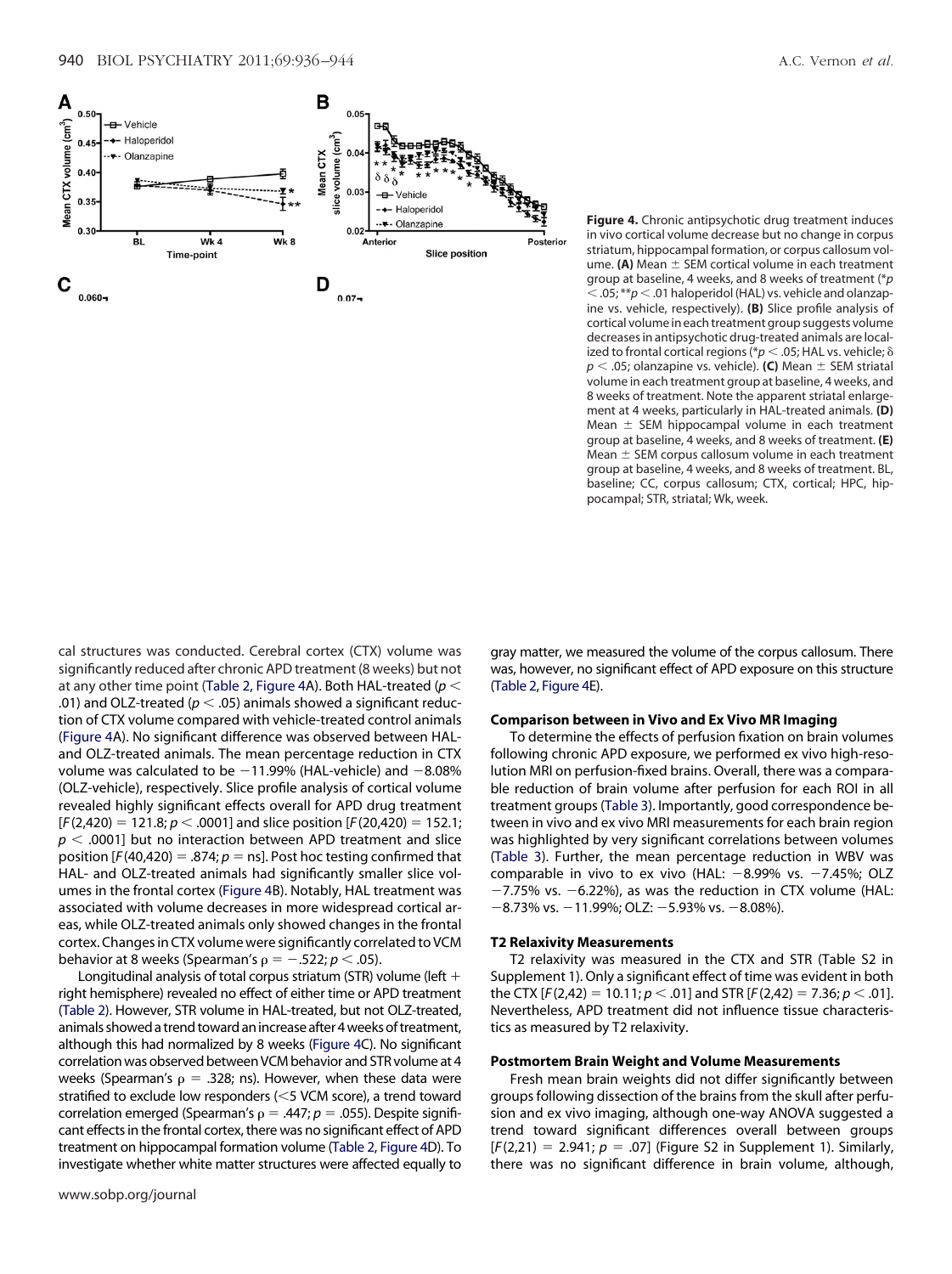|  |  |  | Table 3. Comparison Between In Vivo MRI Scans and Perfused Brain Ex Vivo MRI Scans for Individual Brain Region Volumetric Data |  |
|--|--|--|--------------------------------------------------------------------------------------------------------------------------------|--|
|--|--|--|--------------------------------------------------------------------------------------------------------------------------------|--|

| <b>Brain Region</b>       | Group       | In Vivo MRI $\rm (cm^3)$ | Ex Vivo MRI $(cm^3)$ | % Shrinkage | Correlation<br>In Vivo to Ex Vivo |
|---------------------------|-------------|--------------------------|----------------------|-------------|-----------------------------------|
| <b>Whole Brain</b>        | Vehicle     | $1.451 \pm .012$         | $1.333 \pm .027$     | 8.12        | .779 <sup>a</sup>                 |
|                           | Haloperidol | $1.324 \pm .049$         | $1.234 \pm .049$     | 6.76        |                                   |
|                           | Olanzapine  | $1.348 \pm .022$         | $1.238 \pm .022$     | 8.19        |                                   |
| Intracranial Volume       | Vehicle     | $1.869 \pm .026$         | $1.653 \pm .048$     | 11.55       | .539 <sup>a</sup>                 |
|                           | Haloperidol | $1.719 \pm .051$         | $1.616 \pm .041$     | 6.01        |                                   |
|                           | Olanzapine  | $1.813 \pm .052$         | $1.638 \pm .032$     | 9.69        |                                   |
| <b>Cerebral Cortex</b>    | Vehicle     | $.398 \pm .008$          | $.366 \pm .004$      | 8.04        | .851 <sup>a</sup>                 |
|                           | Haloperidol | $.346 \pm .011$          | $.333 \pm .007$      | 6.01        |                                   |
|                           | Olanzapine  | $.368 \pm .004$          | $.344 \pm .009$      | 6.62        |                                   |
| Corpus Striatum           | Vehicle     | $.0530 \pm .001$         | $.0518 \pm .001$     | 2.26        | .608 <sup>a</sup>                 |
|                           | Haloperidol | $.0544 \pm .007$         | $.0539 \pm .001$     | .93         |                                   |
|                           | Olanzapine  | $.0528 \pm .001$         | $.0507 \pm .001$     | 3.97        |                                   |
| Hippocampus               | Vehicle     | $.0548 \pm .0008$        | $.0527 \pm .001$     | 3.83        | .669 <sup>a</sup>                 |
|                           | Haloperidol | $.0512 \pm .0018$        | $.0502 \pm .004$     | 1.99        |                                   |
|                           | Olanzapine  | $.0553 \pm .0015$        | .0514 $\pm$ .0006    | 7.02        |                                   |
| <b>Lateral Ventricles</b> | Vehicle     | $.00503 \pm .0002$       | $.00500 \pm .0003$   | .50         | .649 <sup>a</sup>                 |
|                           | Haloperidol | $.00508 \pm .0001$       | $.00507 \pm .0001$   | .26         |                                   |
|                           | Olanzapine  | $.00473 \pm .0001$       | $.00468 \pm .0003$   | 1.12        |                                   |
| Corpus Callosum           | Vehicle     | $.0122 \pm .0002$        | $.0107 \pm .0004$    | 12.28       | $.418^{b}$                        |
|                           | Haloperidol | $.0125 \pm .005$         | $.0097 \pm .0005$    | 22.41       |                                   |
|                           | Olanzapine  | $.0112 \pm .006$         | $.0103 \pm .0002$    | 7.40        |                                   |

MRI, magnetic resonance imaging.

*a*Correlation significant at *p*  $\leq$  .01 level.

<sup>b</sup>Correlation significant at  $p < .05$  level.

again, there was a trend toward significant differences overall between groups  $[F(2,21) = 2.944; p = .07]$ . Importantly, during the three phases of tissue processing, brain weight and volume, respectively, changed in a similar manner across the three exposure groups (Figure S2 in Supplement 1). Over time in storage, brain weight appeared to return to initial volumes, while brain volume did not (Figure S2 in Supplement 1).

# **Postmortem Measurement of Brain Volume Changes by the Cavalieri Estimator Probe Method**

Postmortem volume analysis using the Cavalieri probe method revealed a significant overall difference in CTX volume between treatment groups  $[F(2,21) = 7.574; p < .01]$ . Post hoc testing confirmed a significant reduction in CTX volume of HAL-treated (*p* .05) and OLZ-treated ( $p < .05$ ) animals compared with vehicletreated control animals (Figure 5A). For STR volume, no overall significant difference between groups was observed [*F*(2,21) 1.022; ns] (Figure 5B). Volumes measured from in vivo MRI, ex vivo MRI, and these postmortem histological measurements were highly correlated and reinforced the same differences (Table 4).

# **Discussion**

This is the first in vivo longitudinal study in rodents demonstrating that chronic (8 weeks) APD treatment results in altered brain morphology. We observed a decrease in WBV and CTX volume in rats chronically treated with therapeutically relevant doses of either HAL or OLZ (40,41). Exposure to either drug resulted in similar reductions in brain volumes, compared with vehicle-treated animals, the magnitude of these effects being 6% to 8% on WBV and 8% to 12% on CTX volume, respectively. The effects of APD were confined to the frontal cortex (prefrontal and cingulate cortex) and no effect was observed in the hippocampus. No significant effects of APD treatment were observed on the volume of the STR or LV. The volume of the corpus callosum was also unaffected, perhaps suggesting that APD effects are prominent in gray matter. We con-



Figure 5. Postmortem confirmation of decreased cortical but not striatal volume in animals chronically treated with antipsychotic (APD) using the Cavalieri probe method. **(A)** Individual cortical volume (scatter plot with mean) in vehicle and APD-treated animals (\*p < .05; haloperidol vs. vehicle and olanzapine vs. vehicle, respectively). **(B)** Individual striatal volume (scatter plot with mean) in vehicle and APD-treated animals. CTX, cerebral cortex; CPu, corpus striatum.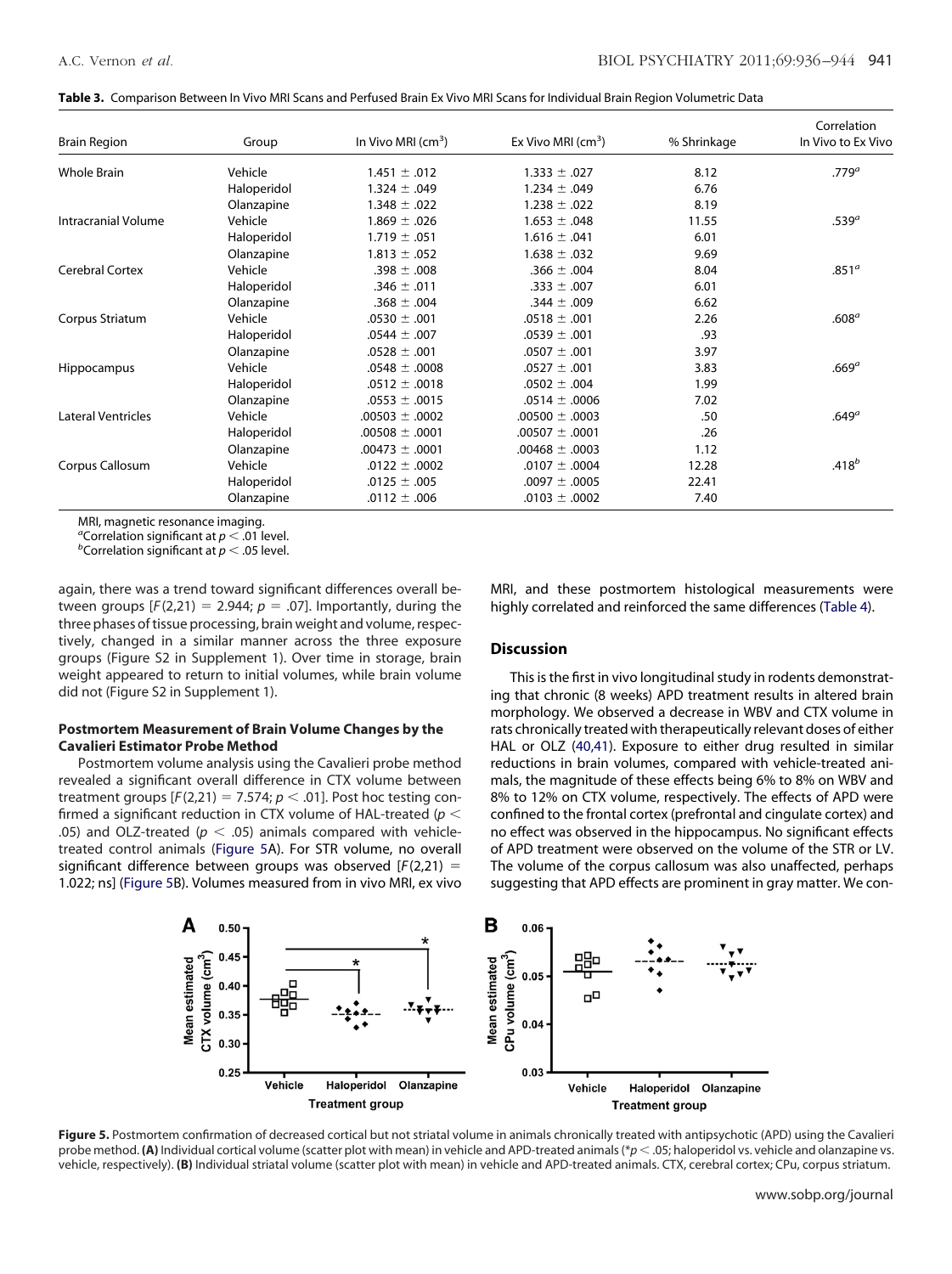**Table 4.** Correlation Between In Vivo MRI, Ex Vivo MRI, and Postmortem Cavalieri Probe Measurements of Cortical and Striatal Volume of All Treatment Groups

| <b>Brain Region</b>    | In Vivo MRI-Postmortem<br>Cavalieri Probe | Ex Vivo MRI—Postmortem<br>Cavalieri Probe |
|------------------------|-------------------------------------------|-------------------------------------------|
| <b>Cerebral Cortex</b> | .817 <sup>a</sup>                         | .708 <sup>a</sup>                         |
| Corpus Striatum        | .538 <sup>a</sup>                         | .830 <sup>a</sup>                         |

MRI, magnetic resonance imaging.

*a* Correlation significant at *p* .05 level.

firmed our MRI findings postmortem using an unbiased stereology method. Significant correlations between in vivo, ex vivo, and postmortem findings validate our imaging findings.

The present results raise several important issues. First, our findings are consistent with previous postmortem studies in primates (8,31,37). These demonstrated that macaque monkeys chronically treated (2.5 years) with HAL or OLZ at dosages that produced a serum concentration equivalent to medicated patients showed an approximate 10% reduction in brain weight relative to monkeys receiving placebo. These changes were most robust in the frontal and parietal lobes (37), consistent with our findings in the rat cortex.

Second, the clinical literature suggests differential effects of typical and atypical APD on brain volumes (10). Striatal hypertrophy is commonly associated with typical APD, while atypical APD are associated with smaller striatal volumes (28,42– 46). Importantly, previous chronic studies in rodents have lacked therapeutic equivalence, because animals were either dosed intermittently (daily injections) or not for sufficient duration; thus, it is difficult to make comparisons with the present study (7). We observed a trend toward striatal enlargement after 4 weeks in HAL-treated animals, but this normalized by 8 weeks, in contrast to extant data (47). This discrepancy may reflect a methodological difference in the analysis of brain volumes due to the use of adjusted volumes based on ratios between striatum and whole brain in this previous study (47). We observed no effect of OLZ treatment (8 weeks) on striatal volume. Potentially, striatal hypertrophy could therefore represent an early event following typical APD treatment (48); however, while some studies support this notion (49,50), others do not (51–53).

Third, HAL treatment (4 weeks) has been shown to increase hippocampal volume in rats (54). However, we did not observe any increase in HAL-treated animals, consistent with clinical data (55,56). Early volume changes during antipsychotic treatment may therefore reflect transient physiological changes associated with neuroplastic processes (57–61). Further studies are required to elucidate the relationship between acute APD treatment and brain volumes.

Importantly, our data are subject to limitations. First, the age of the rats at the initiation of treatment (10 weeks) corresponds to late adolescence in humans (32). Typically, the age of onset for schizophrenia is 15 to 18 years (adolescent) and 19 to 30 years of age (adult), respectively (62). Consequently, further experimentation in younger and older animals is required.

Second, it is not known if antipsychotic-induced structural brain changes relate to functional behavior. However, previous studies have shown chronic APD treatment (75 days) results in disruption of spatial memory acquisition and retention in rats (63,64). Nevertheless, future studies are required to identify the functional consequences of APD-induced brain morphological changes.

Third, we used manual segmentation to measure brain volumes. This is a robust and widely used method of analysis (34,65) but it is labor-intensive, prone to bias, requires a priori hypotheses, and is relatively insensitive to subtle morphological change (66). We have limited potential bias through repeated measurements of the same

structures at different times, by independent examiners blinded to animal treatment status. High intrarater and interrater reliability were achieved  $(> 0.9)$ , suggesting robust segmentation of each brain structure. Application of voxel-based automated morphometric analysis techniques, for instance deformation based morphometry, may overcome the limitations of manual segmentation (66,67). However, voxel-based methods have their limitations and should be complemented by atlas-based methods (68), which yield quantitative measures of segmented brain regions.

Fourth, our experimental design does not address whether the APD-induced morphological changes are reversible, a question of significant theoretical and practical relevance. Drug withdrawal studies to address this possibility are currently underway.

Consistent with previous data (37), both HAL and OLZ resulted in similar effects on brain structure. A common mechanism to both these agents is antagonism of dopamine D2/3 receptors (1). Interestingly, D2 receptors are expressed in pyramidal cells within lamina V and VI in the rat prefrontal cortex (69), consistent with the location of volume change in the current study. Notably, blockade of D2/3 receptors results in increased turnover of dopamine in the acute and subacute phase (70,71), which may result in cytotoxic free radical generation and oxidative damage. Evidence from primate studies suggests this may be realized by a reduction in cortical glia cell number at the anatomical level (8,31); this is yet to be confirmed in rodent studies. Although a D2/3 receptor driven mechanism seems most plausible, a few issues need to be considered. The STR has the highest concentration of D2/3 receptors; thus, turnover-related oxidative stress would be expected to be highest therein. However, we found no volume change in the STR. It may be, therefore, that other mechanisms (delayed signaling via the Akt and glycogen synthase kinase 3 pathways) (72) or idiosyncratic mechanisms for each drug are responsible. Notably, APD-treated animals gained less weight in the first 2 weeks of drug treatment. These data may be interpreted as chronic APD treatment blunts somatic and perhaps brain growth, leading to lower brain volumes, as opposed to brain tissue loss, although incidentally this is observed only after 8 weeks. In the absence of a detailed post-mortem examination, however, we cannot exclude this possibility. Clearly, further analysis is required to unravel the neurobiology underlying APD-inducedmorphometric change.

Three main findings are commonly reported in schizophrenia: lateral ventricle and striatal hypertrophy and a robust reduction in cortical gray matter volume. Ventricular enlargement is the most robust finding in terms of brain morphological changes in schizophrenia and is probably less influenced by APD exposure (73–75). Our study found no effect of chronic APD treatment on LV, reiterating that this change is probably due to the disease process. Early striatal enlargement seems to be most clearly related to APD treatment, as it is seen only in drug-treated patients, particularly with typical APD, and is plausibly linked to D2 blockade (45,48,75,76). However, as stated earlier, striatal changes appear to be sensitive to timing after acute APD administration and may be reversible (45,48,75,76). Patients with schizophrenia show reductions in cortical gray matter volume and several studies raise the possibility that APD may exacerbate to this abnormality (25,28,76 –79). Our data would be consistent with such a proposal. However, it needs to be pointed out that these studies were done in normal rats, while APD are given to patients with schizophrenia. The animals in the current study were healthy and did not capture the innate pathology of schizophrenia. Thus, while there is little reason to think animals modeling schizophrenia would not show this reduction, whether have an additive or synergistic effect with illness is unaddressed by this study. Further, as the mechanism of this effect remains unknown, until this effect is better understood or convincingly re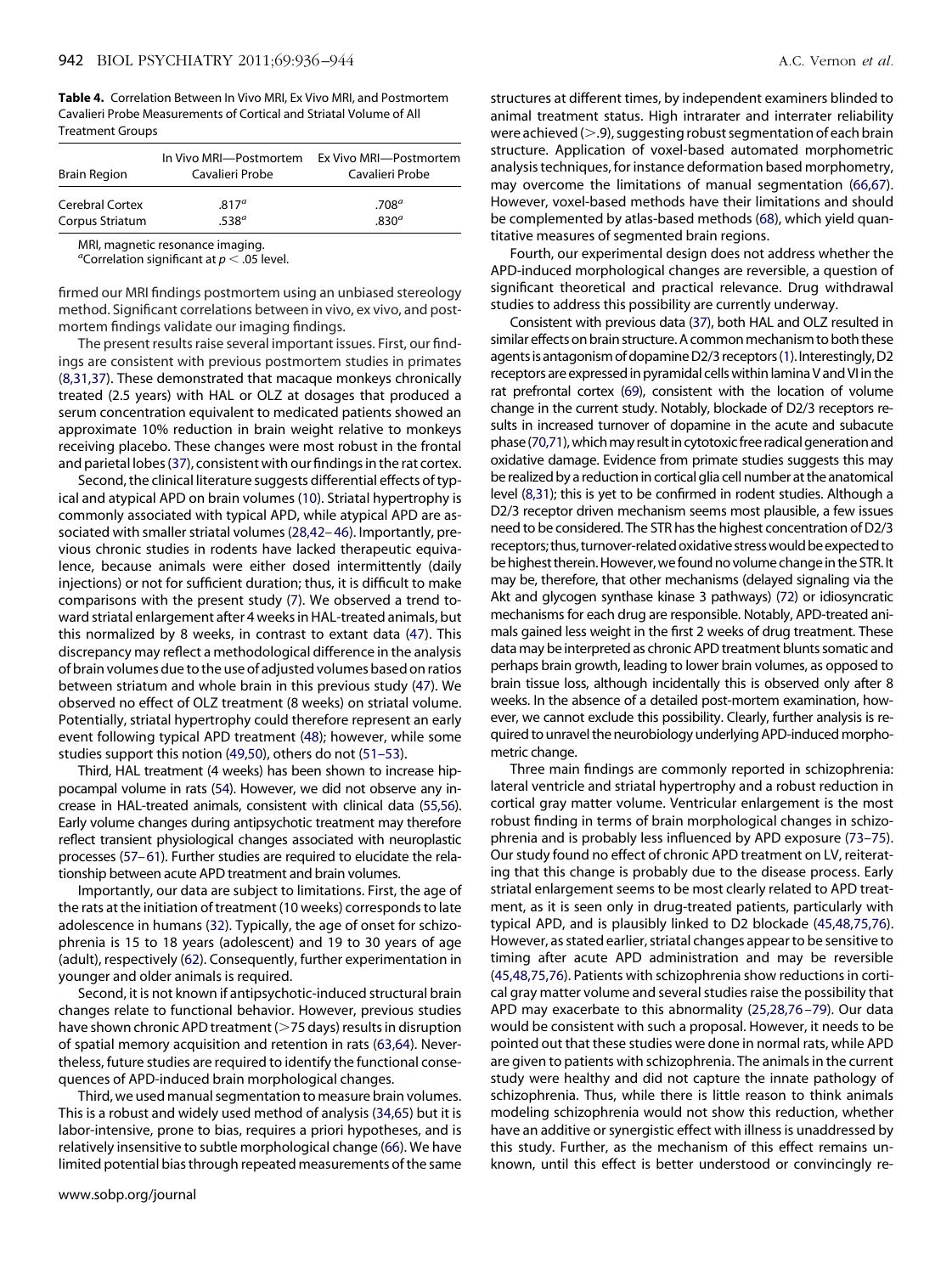futed, one should be very cautious in drawing clinical inferences. Lastly, this study had relatively small numbers and replication in a larger number of subjects will be an important advance.

Overall, the results indicate that chronic APD treatment in rodents leads to distinct morphological changes, primarily in the cerebral cortex. The confirmation of the finding in vivo, ex vivo, and validating it against postmortem data add certainty to the finding and offers a system to investigate the underlying neurobiology of apparent APD morphological changes in the brain.

*Strategic funding from the Medical Research Council (Grant ID: G0701748 [85253]), whom we thank for their generous financial assistance, supported this study.*

*We also thank the British Heart Foundation for supporting the 7T magnetic resonance imaging scanner (Preclinical Imaging Unit, Kings College, London) used in this study. We thank Dr. Johnathan Cooper and Mrs. Sarah Pressey for technical assistance with stereology measurements.*

*The authors reported no biomedical financial interests or potential conflict of interests.*

*Supplementary material cited in this article is available online.*

- 1. Kapur S, Mamo D (2003): Half a century of antipsychotics and still a central role for dopamine D2 receptors. *Prog Neuropsychopharmacol Biol Psychiatry* 27:1081–1090.
- 2. Kaye JA, Bradbury BD, Jick H (2003): Changes in antipsychotic drug prescribing by general practitioners in the united Kingdom from 1991 to 2000: A population-based observational study. *Br J Clin Pharmacol* 56:569 –575.
- 3. Domino ME, Swartz MS (2008): Who are the new users of antipsychotic medications? *Psychiatr Serv* 59:507–514.
- 4. Zito JM, Safer DJ, DosReis S, Gardner JF, Magder L, Soeken K, *et al.* (2003): Psychotropic practice patterns for youth: A 10-year perspective. *Arch Pediatr Adolesc Med* 157:17–25.
- 5. Haw C, Stubbs J (2007): Off-label use of antipsychotics: Are we mad? *Expert Opin Drug Saf* 6:533–545.
- 6. Harrison-Woolrych M, Garcia-Quiroga J, Ashton J, Herbison P (2007): Safety and usage of atypical antipsychotic medicines in children: A nationwide prospective cohort study. *Drug Saf* 30:569 –579.
- 7. Harrison PJ (1999): The neuropathological effects of antipsychotic. *Schizophr Res* 40:87–99.
- 8. Konopaske GT, Dorph-Petersen KA, Sweet RA, Pierri JN, Zhang W, Sampson AR, Lewis DA (2008): Effect of chronic antipsychotic exposure on astrocyte and oligodendrocyte numbers in macaque monkeys. *Biol Psychiatry* 63:759 –765.
- 9. Borgwardt SJ, Smieskova R, Fusar-Poli P, Bendfeldt K, Riecher-Rossler A (2009): The effects of antipsychotics on brain structure: What have we learnt from structural imaging of schizophrenia? *Psychol Med* 39:1781–1782.
- 10. Navari S, Dazzan P (2009): Do antipsychotic affect brain structure? A systematic and critical review of MRI findings. *Psychol Med* 39:1763–1777.
- 11. Weinberger DR, McClure RK (2002): Neurotoxicity, neuroplasticity, and magnetic resonance imaging morphometry: What is happening in the schizophrenic brain? *Arch Gen Psychiatry* 59:553–558.
- 12. Lewis DA (2009): Brain volume changes in schizophrenia: How do they arise? What do they mean? *Psychol Med* 39:1779 –1780.
- 13. Crow TJ, Ball J, Bloom SR, Brown R, Bruton CJ, Colter N, *et al.* (1989): Schizophrenia as an anomaly of development of cerebral asymmetry. A postmortem study and a proposal concerning the genetic basis of the disease. *Arch Gen Psychiatry* 46:1145–1150.
- 14. Pakkenberg B (1987): Post-mortem study of chronic schizophrenic brains. *Br J Psychiatry* 151:744 –752.
- 15. Bogerts B (1993): Recent advances in the neuropathology of schizophrenia. *Schizophr Bull* 19:431– 445.
- 16. Heckers S (1997): Neuropathology of schizophrenia: Cortex, thalamus, basal ganglia, and neurotransmitter-specific projection systems. *Schizophr Bull* 23:403–421.
- 17. Jellinger K (1999): The neuropathology of schizophrenia. *J Neuropathol Exp Neurol* 58:1192; author reply 1193–1194.
- 18. Selemon LD (2001): Regionally diverse cortical pathology in schizophrenia: Clues to the etiology of the disease. *Schizophr Bull* 27:349 –377.
- 19. Brown R, Colter N, Corsellis JA, Crow TJ, Frith CD, Jagoe R, *et al.* (1986): Postmortem evidence of structural brain changes in schizophrenia. Differences in brain weight, temporal horn area, and parahippocampal gyrus compared with affective disorder. *Arch Gen Psychiatry* 43:36 – 42.
- 20. Bruton CJ, Crow TJ, Frith CD, Johnstone EC, Owens DG, Roberts GW (1990): Schizophrenia and the brain: A prospective clinico-neuropathological study. *Psychol Med* 20:285–304.
- 21. Johnstone EC, Crow TJ, Frith CD, Husband J, Kreel L (1976): Cerebral ventricular size and cognitive impairment in chronic schizophrenia. *Lancet* 2:924 – 926.
- 22. Andreasen NC, Smith MR, Jacoby CG, Dennert JW, Olsen SA (1982): Ventricular enlargement in schizophrenia: Definition and prevalence. *Am J Psychiatry* 139:292–296.
- 23. Degreef G, Ashtari M, Bogerts B, Bilder RM, Jody DN, Alvir JM, Lieberman JA (1992): Volumes of ventricular system subdivisions measured from magnetic resonance images in first-episode schizophrenic patients. *Arch Gen Psychiatry* 49:531–537.
- 24. DeLisi LE, Tew W, Xie S, Hoff AL, Sakuma M, Kushner M, *et al.* (1995): A prospective follow-up study of brain morphology and cognition in firstepisode schizophrenic patients: Preliminary findings. *Biol Psychiatry* 38: 349 –360.
- 25. Gur RE, Cowell P, Turetsky BI, Gallacher F, Cannon T, Bilker W, Gur RC (1998): A follow-up magnetic resonance imaging study of schizophrenia. Relationship of neuroanatomical changes to clinical and neurobehavioral measures. *Arch Gen Psychiatry* 55:145–152.
- 26. Wood SJ, Velakoulis D, Smith DJ, Bond D, Stuart GW, McGorry PD, *et al.* (2001): A longitudinal study of hippocampal volume in first episode psychosis and chronic schizophrenia. *Schizophr Res* 52:37– 46.
- 27. Cahn W, Hulshoff Pol HE, Lems EB, van Haren NE, Schnack HG, van der Linden JA, *et al.* (2002): Brain volume changes in first-episode schizophrenia: A 1-year follow-up study. *Arch Gen Psychiatry* 59:1002–1010.
- 28. Lieberman JA, Tollefson GD, Charles C, Zipursky R, Sharma T, Kahn RS, *et al.* (2005): Antipsychotic drug effects on brain morphology in first-episode psychosis. *Arch Gen Psychiatry* 62:361–370.
- 29. Thompson PM, Bartzokis G, Hayashi KM, Klunder AD, Lu PH, Edwards N, *et al.* (2009): Time-lapse mapping of cortical changes in schizophrenia with different treatments. *Cereb Cortex* 19:1107–1123.
- 30. Kapur S, VanderSpek SC, Brownlee BA, Nobrega JN (2003): Antipsychotic dosing in preclinical models is often unrepresentative of the clinical condition: A suggested solution based on in vivo occupancy. *J Pharmacol Exp Ther* 305:625– 631.
- 31. Konopaske GT, Dorph-Petersen KA, Pierri JN, Wu Q, Sampson AR, Lewis DA (2007): Effect of chronic exposure to antipsychotic medication on cell numbers in the parietal cortex of macaque monkeys. *Neuropsychopharmacology* 32:1216 –1223.
- 32. Quinn R (2005): Comparing rat's to human's age: How old is my rat in people years? *Nutrition* 21:775–777.
- 33. Turrone P, Remington G, Kapur S, Nobrega JN (2003): The relationship between dopamine D2 receptor occupancy and the vacuous chewing movement syndrome in rats. *Psychopharmacology (Berl)* 165:166 –171.
- 34. Vernon AC, Johansson SM, Modo MM (2010): Non-invasive evaluation of nigrostriatal neuropathology in a proteasome inhibitor rodent model of Parkinson's disease. *BMC Neurosci* 11:1.
- 35. Paxinos G, Watson C (2006): *The Rat Brain: In Stereotaxic Coordinates*, *2nd ed.* Sydney, Australia: Academic Press.
- 36. Wolf OT, Dyakin V, Vadasz C, de Leon MJ, McEwen BS, Bulloch K (2002): Volumetric measurement of the hippocampus, the anterior cingulate cortex, and the retrosplenial granular cortex of the rat using structural MRI. *Brain Res Brain Res Protoc* 10:41– 46.
- 37. Dorph-Petersen KA, Pierri JN, Perel JM, Sun Z, Sampson AR, Lewis DA (2005): The influence of chronic exposure to antipsychotic medications on brain size before and after tissue fixation: A comparison of haloperidol and olanzapine in macaque monkeys. *Neuropsychopharmacology* 30:1649 –1661.
- 38. Gundersen HJ, Jensen EB (1987): The efficiency of systematic sampling in stereology and its prediction. *J Microsc* 147:229 –263.
- 39. West MJ, Slomianka L, Gundersen HJ (1991): Unbiased stereological estimation of the total number of neurons in the subdivisions of the rat hippocampus using the optical fractionator. *Anat Rec* 231:482– 497.
- 40. Kapur S, Zipursky R, Roy P, Jones C, Remington G, Reed K, *et al.* (1997): The relationship between D2 receptor occupancy and plasma levels on low dose oral haloperidol: A PET study. *Psychopharmacology (Berl)* 131:148 – 152.